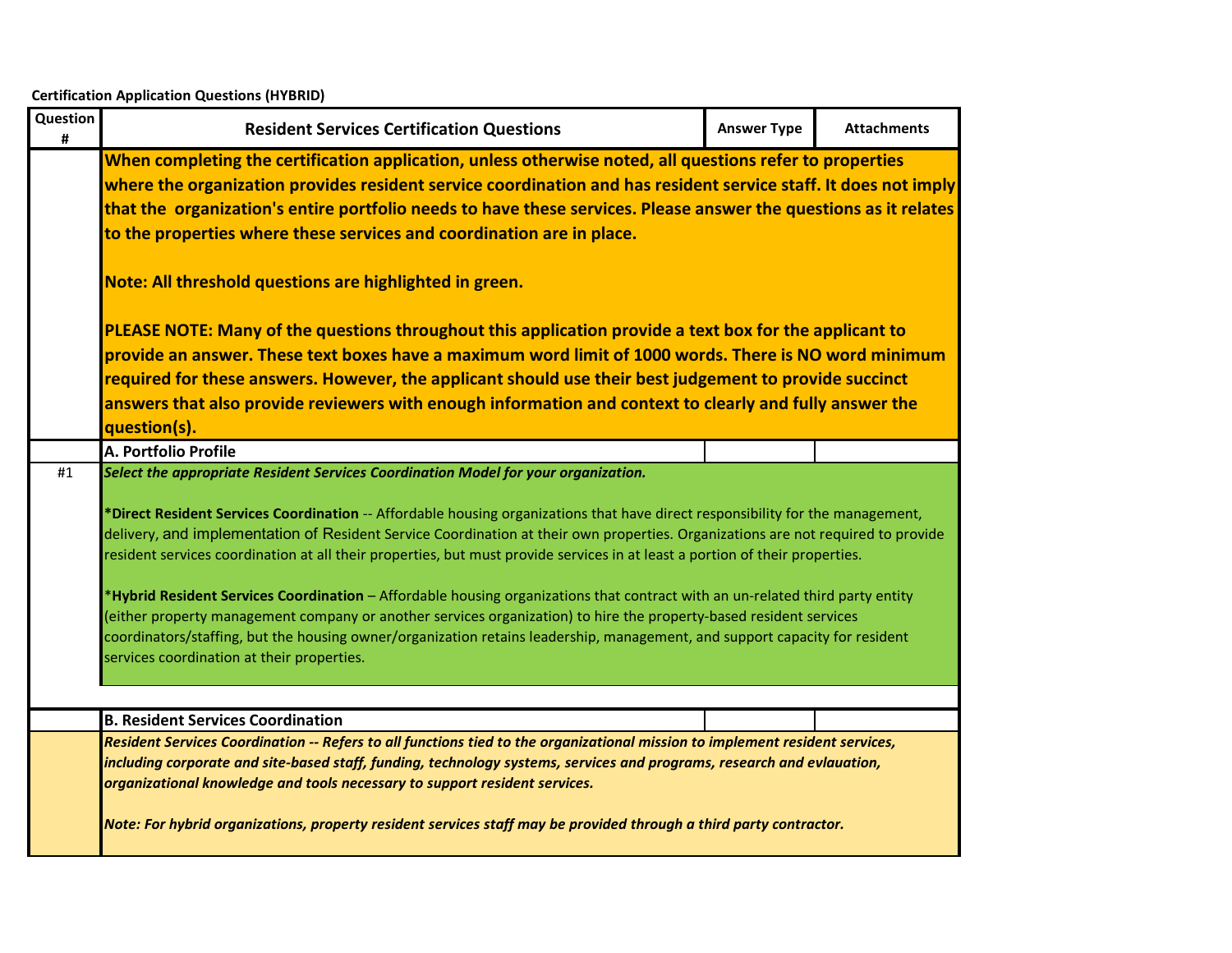| Question<br>#  | <b>Resident Services Certification Questions</b>                                                                                                                                                                                                                                                                                                                                                                                                                                                                                                                                                                                                                                                                                                                                                                                                                                                                                      | <b>Answer Type</b>                     | <b>Attachments</b> |
|----------------|---------------------------------------------------------------------------------------------------------------------------------------------------------------------------------------------------------------------------------------------------------------------------------------------------------------------------------------------------------------------------------------------------------------------------------------------------------------------------------------------------------------------------------------------------------------------------------------------------------------------------------------------------------------------------------------------------------------------------------------------------------------------------------------------------------------------------------------------------------------------------------------------------------------------------------------|----------------------------------------|--------------------|
| $\overline{2}$ | How long has the organization been providing resident services coordination (consistent<br>with this definition) for Senior/Family/Supportive properties?                                                                                                                                                                                                                                                                                                                                                                                                                                                                                                                                                                                                                                                                                                                                                                             | <b>Drop Down-</b><br><b>Select One</b> |                    |
| 3              | Select One for each housing type [[Less than a year; 1-2 years; 3-5 years; 5 or more years]]<br>Please upload an Organizational Chart. This should show who is responsible at the Corporate, UPLOAD<br>Regional, and Property levels for resident services coordination. The chart should list staff<br>positions by title (staff names may be included if you wish, but are not required) and outline<br>the relationships between staff. In addition to showing your resident services staffing<br>infrastructure, the chart(s) should demonstrate where the resident services function sits in<br>the larger organization. Note: It is fine to submit multiple charts to demonstrate this. If<br>property level resident services staff are hired by a third party contractor/entity, please note<br>this on the chart (or an additional chart) and indicate their direct and indirect supervision<br>and reporting relationships. |                                        | Org. Chart         |
| 4              | Please describe the relationship and the division of responsibilities as it relates to resident<br>services coordination between the applying organization, the contractor/entity that provides<br>the property resident services staff, and the entity/contractor that provides property<br>management services.<br>Please note: if a third party property management company is the entity that also hires the<br>on-site resident services staff, please explain this and describe how this relationship works.                                                                                                                                                                                                                                                                                                                                                                                                                    | <b>Text Box</b>                        |                    |
| 5              | How is the applicant holding the third party contractor accountable for meeting the resident<br>services goals? How does the applicant hold the third party contractor accountable for the<br>performance of the Resident Services Coordinators?                                                                                                                                                                                                                                                                                                                                                                                                                                                                                                                                                                                                                                                                                      | <b>Text Box</b>                        |                    |
| 6              | How does the organization determine the level of staffing for resident services? How does<br>this look different in senior properties? Family properties? Supportive services properties?<br>What is the minimum standard for each type of property for staffing ratios? In how many<br>properties, for which there is currently service coordination, does the organization not meet<br>the desired minimum standard?                                                                                                                                                                                                                                                                                                                                                                                                                                                                                                                | <b>Text Box</b>                        |                    |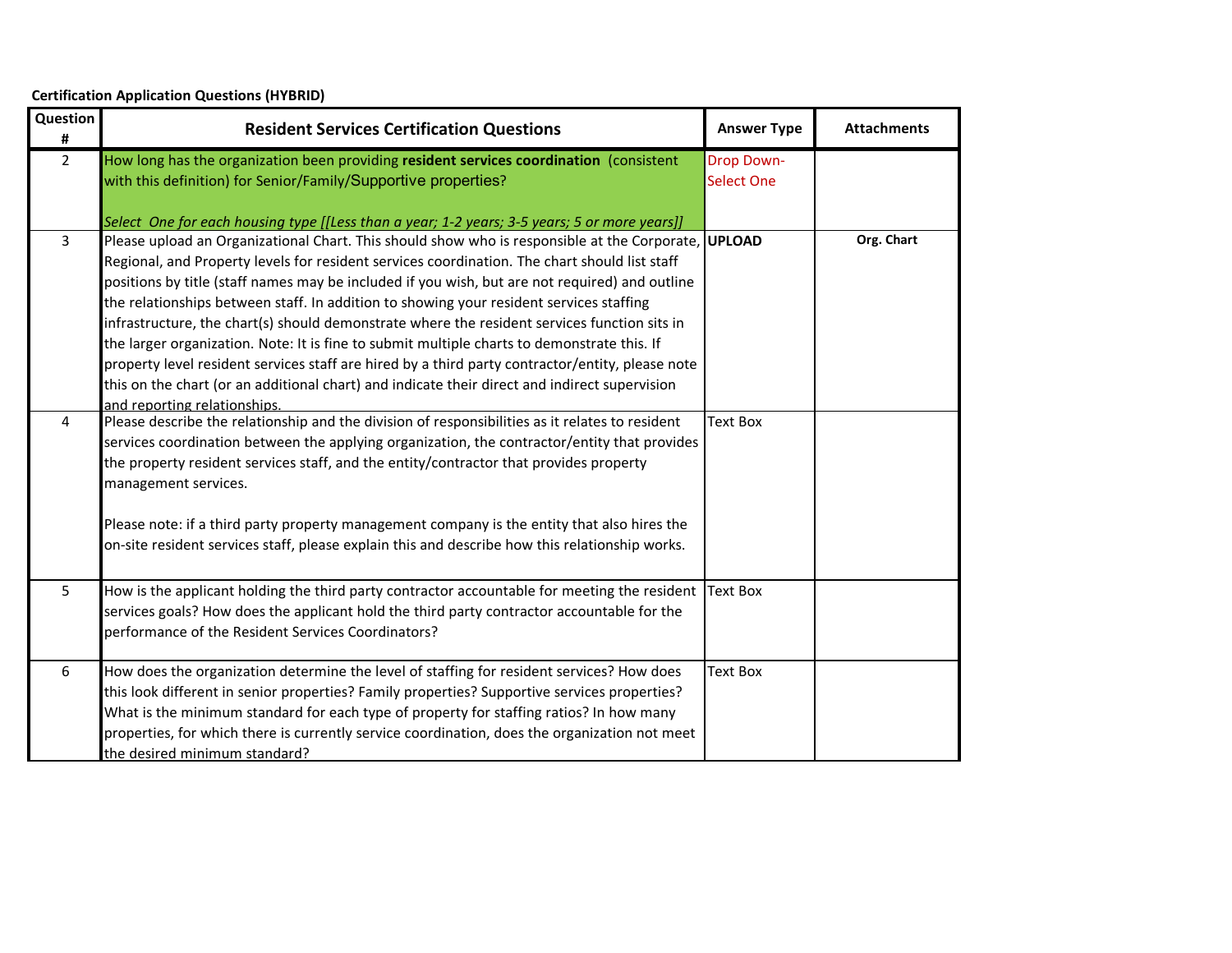| Question<br>#  | <b>Resident Services Certification Questions</b>                                                                                                                                                                                                                                                                                                                                                                                                                                                                                                                                      | <b>Answer Type</b>                     | <b>Attachments</b>       |
|----------------|---------------------------------------------------------------------------------------------------------------------------------------------------------------------------------------------------------------------------------------------------------------------------------------------------------------------------------------------------------------------------------------------------------------------------------------------------------------------------------------------------------------------------------------------------------------------------------------|----------------------------------------|--------------------------|
| $\overline{7}$ | Please provide specific examples of strategies used by Property Management and Resident<br>Services staff to foster effective collaboration. In a typical property, how frequently (weekly,<br>bi weekly, monthly, quarterly, ,etc.) does property management and resident services staff<br>meet at the property level? AND How often does property based staff meet with<br>regional/corporate level resident services staff? Are these expectations codified in a<br>operating protocol or in contract with the third party provider of resident services staff?                   | Text Box                               |                          |
| 8              | Does the organization have protocol(s) or strategies for how to resolve conflicts that may<br>arise from differences in the goals of property management and resident services?<br>If YES: Please describe the organization's protocol or strategy? This could include training,<br>communication and management protocols, team building, language in a contract or<br>operating procedures, and/or other systems.                                                                                                                                                                   | Drop Down-Y/N<br><b>Text Box</b>       |                          |
| 9              | If the organization has smaller properties in their portfolio (e.g. fewer than 30 units) where<br>they provide resident services, what strategies are utilized? If the strategies differ between<br>Senior and Family buildings please provide examples from each. For example, the<br>organization may do this with technology, part time staff, or some other form of shared<br>resources.                                                                                                                                                                                          | <b>Text Box</b>                        |                          |
| 10             | How does the organization continue to improve its capacity and the capacity of its<br>contractors to innovate, identify and implement best practices in its own resident services<br>coordination work? (e.g. trainings, industry memberships and peer exchanges, external<br>evaluation etc.)                                                                                                                                                                                                                                                                                        | <b>Text Box</b>                        |                          |
| 11             | How is information that is collected from tenants stored?<br>Check All that Apply for methods for storing tenant data.<br>[[Hard Copy -- Filing Cabinet; Scanned Documents saved to a hard drive; Scanned Documents Text Box (for<br>saved to a hard drive and is backed up regularly, Scanned Documents saved to a local Server; OTHER)<br>Scanned Documents store on a Cloud-based system; Direct entry of tenant data into a cloud<br>based system (i.e. from a computer or a mobile device), Property Management Software;<br>Program/Service Outcomes Tracking Software; OTHER]] | <b>Drop Down-</b><br><b>Select All</b> |                          |
| 12             | Does the organization have privacy protocols for storing and accessing tenant information?<br>If Yes: Please upload these protocols.                                                                                                                                                                                                                                                                                                                                                                                                                                                  | Drop Down -<br>Y/N<br><b>UPLOAD</b>    | <b>Privacy Protocols</b> |
| 13             | If a third party is providing on site resident services coordination, are these protocols<br>contractually required of them?                                                                                                                                                                                                                                                                                                                                                                                                                                                          | Drop Down -<br>Y/N                     | <b>Redacted Contract</b> |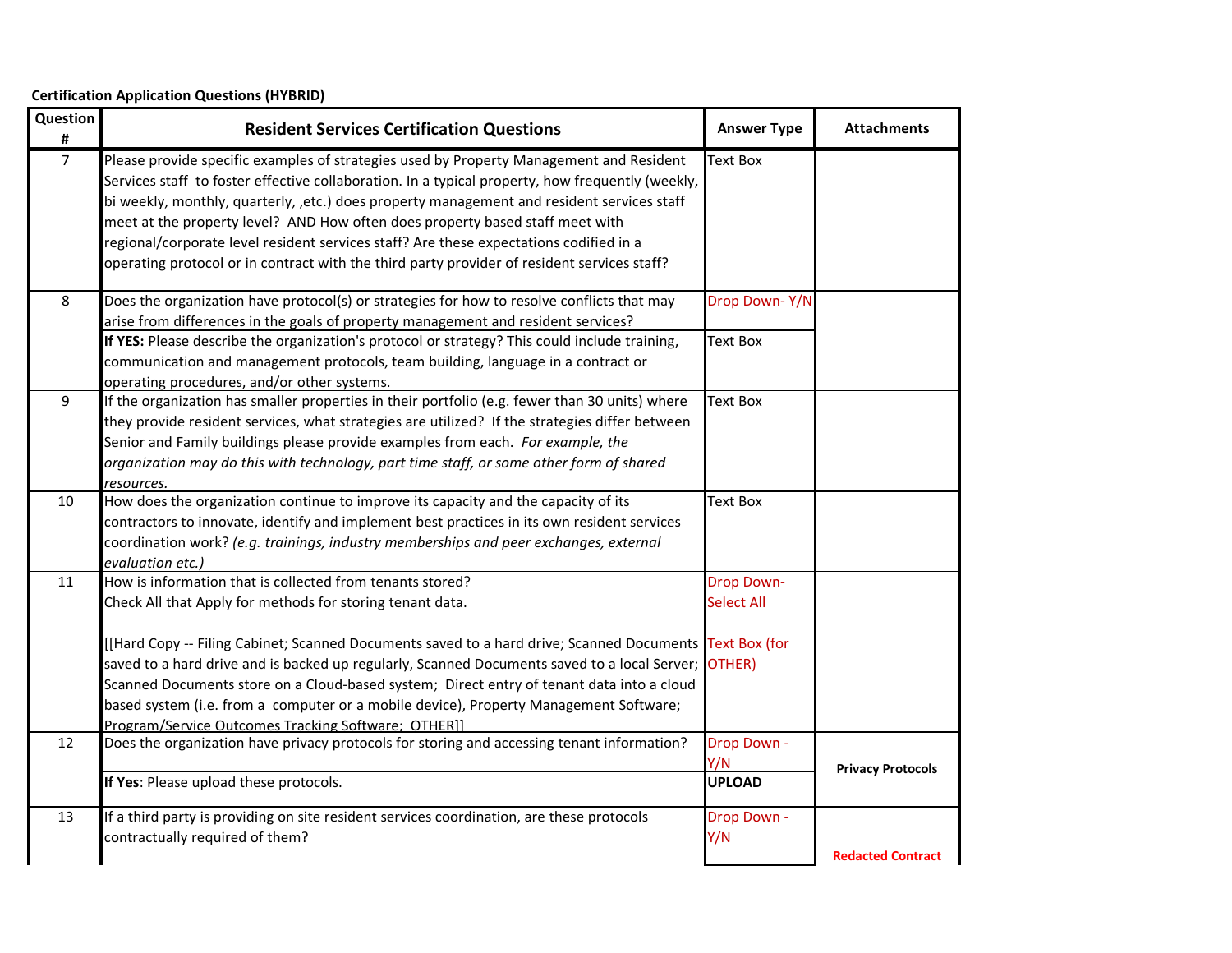| Question<br># | <b>Resident Services Certification Questions</b>                                                                                                                                                                                                                                                                                                                                                                                                                                                                                            | <b>Answer Type</b> | <b>Attachments</b>                        |
|---------------|---------------------------------------------------------------------------------------------------------------------------------------------------------------------------------------------------------------------------------------------------------------------------------------------------------------------------------------------------------------------------------------------------------------------------------------------------------------------------------------------------------------------------------------------|--------------------|-------------------------------------------|
|               | If Yes: Please upload sample redacted contract that showing this requirement.                                                                                                                                                                                                                                                                                                                                                                                                                                                               | <b>UPLOAD</b>      |                                           |
| 14            | Is the organization's and the contracted residents service coordination staff trained on the<br>privacy protocols?                                                                                                                                                                                                                                                                                                                                                                                                                          | Drop Down -<br>Y/N |                                           |
|               | Resident Services Coordinators (RSC) -- The staff person at a property responsible for implementing programs/services with                                                                                                                                                                                                                                                                                                                                                                                                                  |                    |                                           |
| 15            | When the organization provides resident services coordination and on-site resident services<br>staff at a property (through a third party contractor) describe how the applicant views the<br>role of the on-site resident service coordinator. What are their typical roles and<br>responsibilities?<br>Please upload a job description/scope of work which outlines this.                                                                                                                                                                 | <b>UPLOAD</b>      | <b>Job Description / Scope</b><br>of Work |
| 16            | When hiring new resident services staff, does the organization and its third party resident<br>services contractor seek candidates with a minimum level of education, training, or<br>experience?                                                                                                                                                                                                                                                                                                                                           | Drop Down-Y/N      |                                           |
|               | If YES: What education, certifications, or experience does the organization or its third party<br>contractor seek when hiring new Resident Services coordinators? Does the organization<br>mandate any minimum levels of education or experience in resident service coordination<br>staff for third party contactors? Please be specific. Are there different requirements or<br>preferences when hiring staff for different types of properties (i.e. family/ senior/<br>supportive)? If so, please explain these different requirements. | <b>Text Box</b>    |                                           |
| 17            | What kind of training does the organization provide (either directly or through contractors<br>and partners) or mandate for its in house or contracted resident services staff at the<br>corporate/regional and property levels once they are hired? Please be specific. Are there<br>differences for staff working with different types of properties (senior/Family/Supportive)?                                                                                                                                                          | <b>Text Box</b>    |                                           |
|               | <b>Resident Services Systems</b>                                                                                                                                                                                                                                                                                                                                                                                                                                                                                                            |                    |                                           |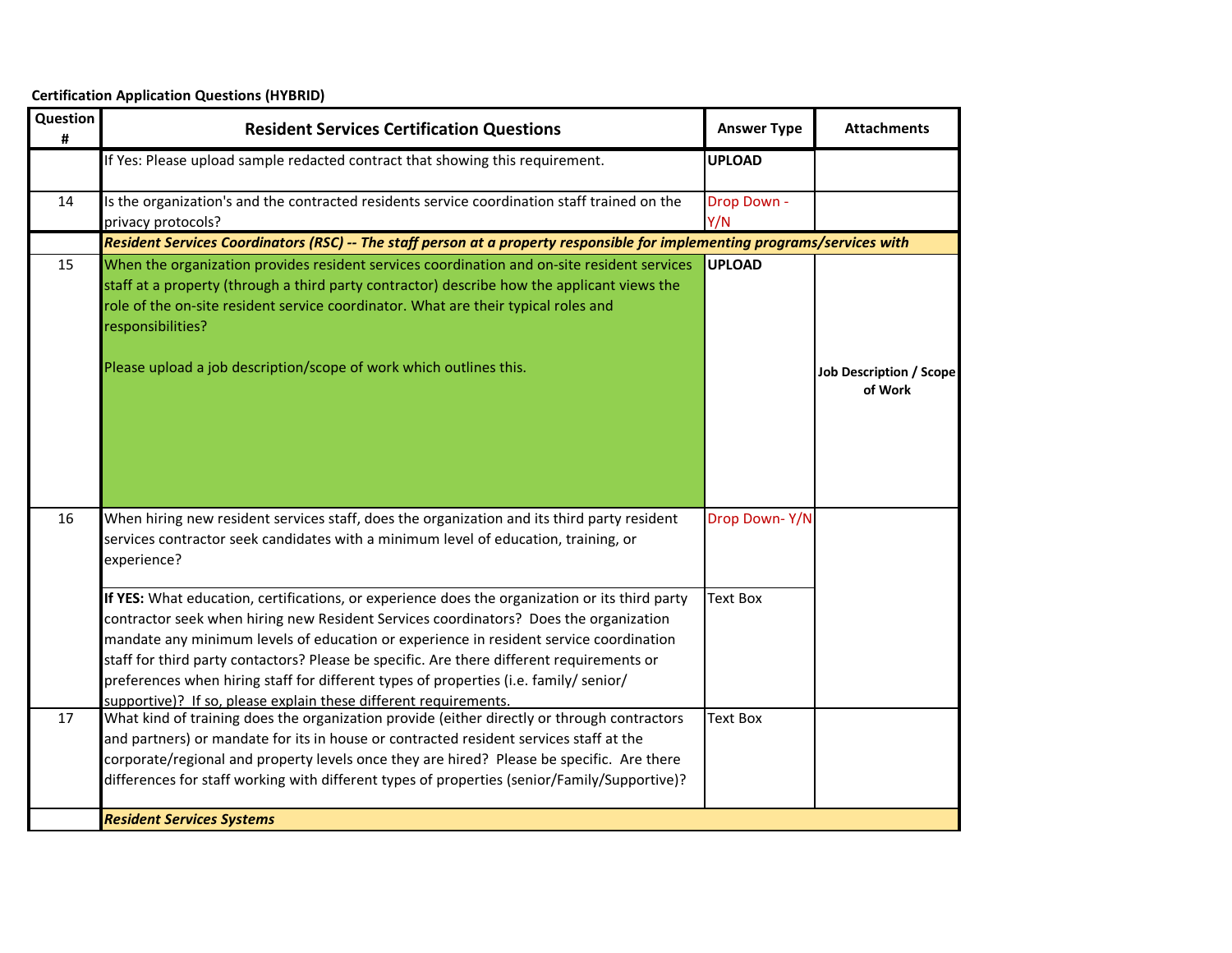| Question<br># | <b>Resident Services Certification Questions</b>                                                                                                                                                                                                                                                                                           | <b>Answer Type</b> | <b>Attachments</b> |
|---------------|--------------------------------------------------------------------------------------------------------------------------------------------------------------------------------------------------------------------------------------------------------------------------------------------------------------------------------------------|--------------------|--------------------|
| 18            | Are there technologies, resources, systems, and or tools that are used for resident services<br>coordination consistently across the portfolio and organization? (e.g. technology platforms,<br>robust peer support network across the portfolio, resource guides etc.)                                                                    | Drop Down-Y/N      |                    |
|               | If YES: Please briefly describe the technologies, resources, systems, and or tools that have<br>been scaled to use across multiple properties (more than three properties) in your portfolio.<br>How are they used? Who has access to and uses these resources and tools?                                                                  | Text Box           |                    |
| 19            | How does the organization and its third party resident services contractor ensure residents<br>continue to be served when there is an unexpected departure of a resident services<br>coordinator (e.g. new job, unexpected medical leave, or job abandonment)? Are there<br>systems and protocols in place that assist in this situation?  | <b>Text Box</b>    |                    |
| 20            | Does the organization have a framework of goals with strategies for resident outcomes, a<br>theory of change, or a logic model that guides how resident services coordination is<br>implemented across the portfolio?                                                                                                                      | Drop Down-Y/N      |                    |
|               | If Yes: Please upload the framework of goals/theory of change/logic model for Resident<br>Services Coordination at the organization.                                                                                                                                                                                                       | <b>UPLOAD</b>      | Goals/ Theory of   |
|               | If Yes: How is this shared with the third party resident services contractor operating at the<br>organization's properties? What systems are in place to hold them accountable?                                                                                                                                                            | <b>Text Box</b>    | Change             |
|               | If NO: If the organization does not have a framework of goals, a theory of change, or a logic<br>model, then how does the organization decide what the organizational level goals and<br>outcomes are?                                                                                                                                     | <b>Text Box</b>    |                    |
|               |                                                                                                                                                                                                                                                                                                                                            |                    |                    |
|               | C. Utilizing Information about Residents & the Community                                                                                                                                                                                                                                                                                   |                    |                    |
|               | <b>Larger Community/Neighborhood Assessment</b>                                                                                                                                                                                                                                                                                            |                    |                    |
| 21            | Does the organization or third party contractor use information/data from the surrounding<br>community to help inform a community scan and/or resident opportunities & priorities<br>assessment? (i.e. census data, data from local schools, EMS data, Medicaid/Medicare data,<br>public health data, Enterprise's Opportunity 360 report) | Drop Down -<br>Y/N |                    |
|               | If Yes: Please give at least two examples of localized data used (i.e. census data, data from<br>local schools, EMS data, Medicaid/Medicare data, public health data, Enterprise's<br>Opportunity 360 report)                                                                                                                              | Text Box           |                    |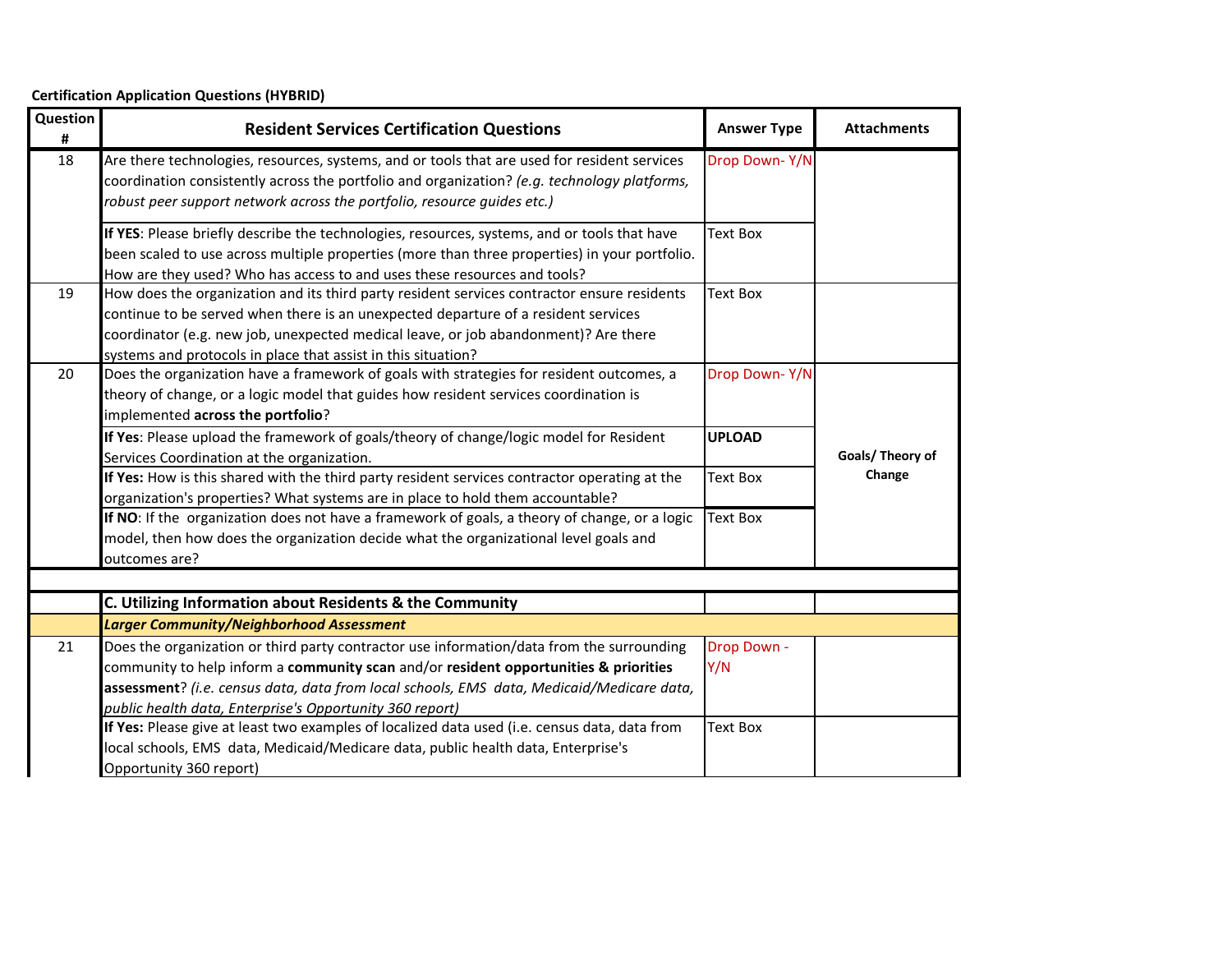**Certification Application Questions (HYBRID)**

| Question<br># | <b>Resident Services Certification Questions</b>                                                                                                                                                                                                                                                                                                                                                                        | <b>Answer Type</b>                                                | <b>Attachments</b>    |
|---------------|-------------------------------------------------------------------------------------------------------------------------------------------------------------------------------------------------------------------------------------------------------------------------------------------------------------------------------------------------------------------------------------------------------------------------|-------------------------------------------------------------------|-----------------------|
|               | If Yes: Who is responsible for accessing and collecting this community level information?                                                                                                                                                                                                                                                                                                                               | Drop Down/<br><b>Select All</b>                                   |                       |
|               | [[Corporate/Organizational Staff; Regional Resident Services Staff; Third Party Contractor<br>Onsite Resident Services Staff; Property Management; OTHER]]                                                                                                                                                                                                                                                              | <b>Text Box (for</b><br>other)                                    |                       |
|               | If Yes: How often does the organization or third party contractor access or collect this<br>community level information?                                                                                                                                                                                                                                                                                                | <b>Text Box</b>                                                   |                       |
| 22            | Does the organization or third party contractor consistently utilize or complete a recent<br>community scan (This includes (1) local data to give insights, (2) a review (identification of)<br>and (3) assessment (analysis of the quality) of existing local amenities, services, community<br>assets, potential partners and other resources in the larger community) prior to delivery of<br>services and programs? | Drop Down -<br>Y/N                                                |                       |
|               | If Yes: Please upload an example of a completed report or summary of a community scan.<br>If you serve family and seniors properties please choose one example to upload. If you have<br>only provided services in a supportive housing property then please upload an example from<br>that.                                                                                                                            | <b>UPLOAD</b>                                                     | <b>Community Scan</b> |
|               | If NO: If the organization or its third party contractor does not complete or utilize a<br>community scan, why not? How does the organization retain knowledge of and assess<br>existing resources in the community? Does the organization or its third party contractor<br>include community level data to inform a property services plan? If so, what data is used?                                                  |                                                                   |                       |
| 23            | Typically, does the organization or its third party contractor utilize a community scan that is<br>updated at least once every six years?                                                                                                                                                                                                                                                                               | Drop Down -<br>Y/N                                                |                       |
|               | If YES: Who is responsible for completing this community scan?<br>[[Corporate/Organizational Staff; Regional Resident Services Staff; Third Party Contractor<br>Onsite Resident Services Staff; Property Management; OTHER]]                                                                                                                                                                                            | Drop Down/<br><b>Select All</b><br><b>Text Box (for</b><br>other) |                       |
|               | <b>Resident Data</b>                                                                                                                                                                                                                                                                                                                                                                                                    |                                                                   |                       |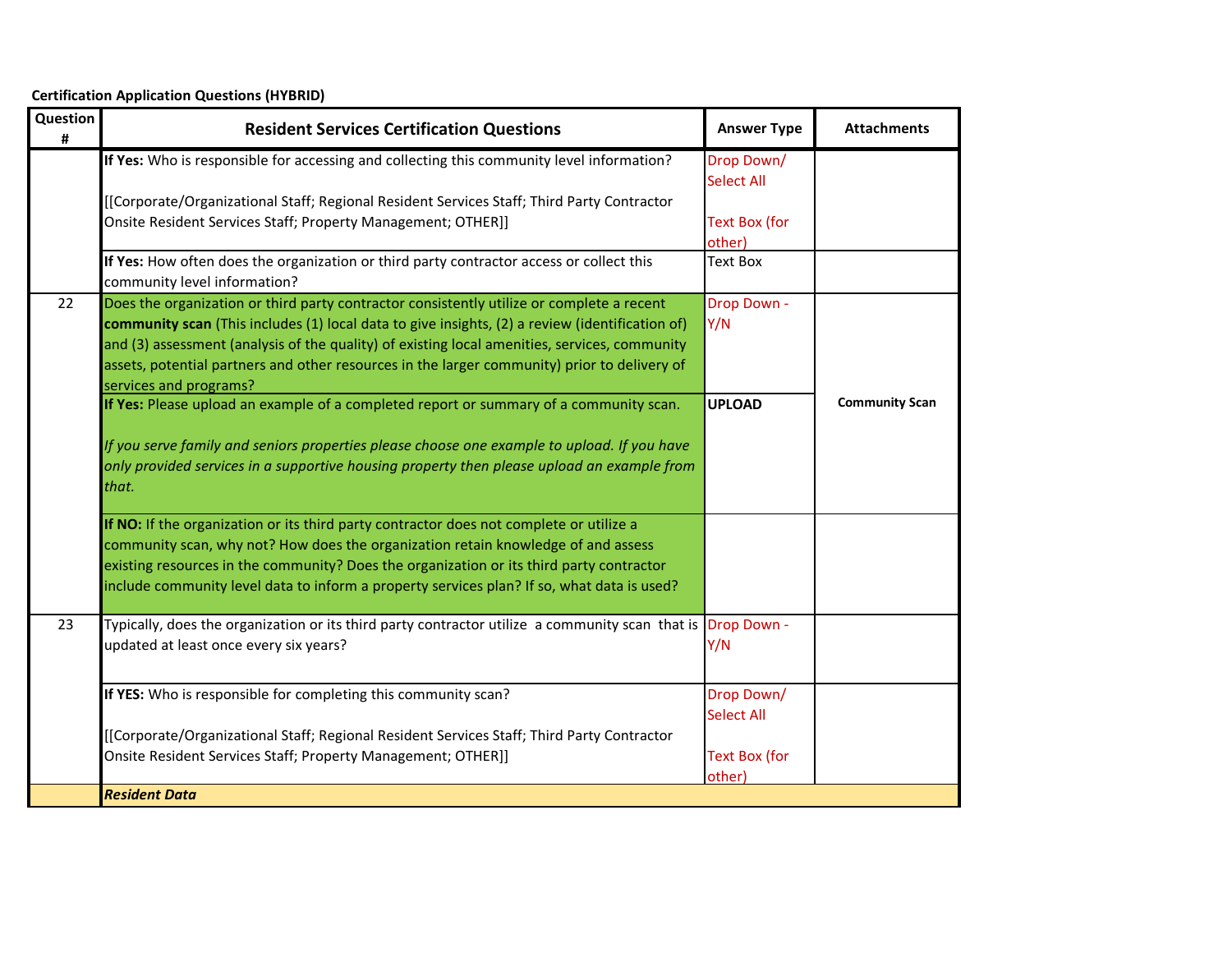| 24<br>Does the organization or third party contractor conduct a resident opportunities & priorities Drop Down-Y/N<br>assessment and produce an analysis/report at the property level prior to initial delivery of<br>services and programs or shortly after lease up?<br>This assessment should include (1) analysis of the aggregated demographics/data available<br>for the residents of the property, (2) direct feedback (for example in the form of interviews,<br>surveys, focus groups etc.) from the residents, (3) explanation of how the information in the<br>assessment was obtained, and (4) an analysis showing what was learned. This assessments<br>should be updated at least once every three years.<br><b>Text Box</b><br>If No: If the organizationor its third party contractor does not complete a resident<br>opportunities and priorities assessment, why not? Does the organization or its contractor<br>include aggregated information/data about the residents of a property to inform a property<br>services plan? If so, what data is included?<br>Report<br>If Yes: Please upload a specific property level example of a completed Resident<br><b>UPLOAD</b><br>Opportunities & Priorities Assessment Report.<br>Note: This Resident Opportunities & Priorities Assessment should be for the same property<br>for which you provided community scan and any other property-specific attachments. If you<br>serve family and seniors properties please choose one example to upload. If you have only<br>provided services in a supportive housing property then please upload an example from that.<br>If YES: Typically, does the organization or its third party contractor collect information on<br>Drop Down-Y/N<br>Resident Opportunities and Priorities Assessments at a property at least once every three<br>years?<br>If YES: Who is responsible for completing this Resident Opportunities & Priorities Assessment Drop Down/<br>and producing an analysis/report?<br><b>Select All</b><br>[[Corporate/Organizational Staff; Regional Resident Services Staff; Third Party Contractor<br><b>Text Box (for</b><br>Onsite Resident Services Staff; Property Management; OTHER]]<br>other)<br>25<br>DATA Question -- See "Data Question Tab"<br><b>UPLOAD</b> | Question<br># | <b>Resident Services Certification Questions</b> | <b>Answer Type</b> | <b>Attachments</b>                                       |
|-----------------------------------------------------------------------------------------------------------------------------------------------------------------------------------------------------------------------------------------------------------------------------------------------------------------------------------------------------------------------------------------------------------------------------------------------------------------------------------------------------------------------------------------------------------------------------------------------------------------------------------------------------------------------------------------------------------------------------------------------------------------------------------------------------------------------------------------------------------------------------------------------------------------------------------------------------------------------------------------------------------------------------------------------------------------------------------------------------------------------------------------------------------------------------------------------------------------------------------------------------------------------------------------------------------------------------------------------------------------------------------------------------------------------------------------------------------------------------------------------------------------------------------------------------------------------------------------------------------------------------------------------------------------------------------------------------------------------------------------------------------------------------------------------------------------------------------------------------------------------------------------------------------------------------------------------------------------------------------------------------------------------------------------------------------------------------------------------------------------------------------------------------------------------------------------------------------------------------------------------------------------------------------------------------|---------------|--------------------------------------------------|--------------------|----------------------------------------------------------|
|                                                                                                                                                                                                                                                                                                                                                                                                                                                                                                                                                                                                                                                                                                                                                                                                                                                                                                                                                                                                                                                                                                                                                                                                                                                                                                                                                                                                                                                                                                                                                                                                                                                                                                                                                                                                                                                                                                                                                                                                                                                                                                                                                                                                                                                                                                     |               |                                                  |                    |                                                          |
|                                                                                                                                                                                                                                                                                                                                                                                                                                                                                                                                                                                                                                                                                                                                                                                                                                                                                                                                                                                                                                                                                                                                                                                                                                                                                                                                                                                                                                                                                                                                                                                                                                                                                                                                                                                                                                                                                                                                                                                                                                                                                                                                                                                                                                                                                                     |               |                                                  |                    | <b>Resident Opportunities</b><br>& Priorities Assessment |
|                                                                                                                                                                                                                                                                                                                                                                                                                                                                                                                                                                                                                                                                                                                                                                                                                                                                                                                                                                                                                                                                                                                                                                                                                                                                                                                                                                                                                                                                                                                                                                                                                                                                                                                                                                                                                                                                                                                                                                                                                                                                                                                                                                                                                                                                                                     |               |                                                  |                    |                                                          |
|                                                                                                                                                                                                                                                                                                                                                                                                                                                                                                                                                                                                                                                                                                                                                                                                                                                                                                                                                                                                                                                                                                                                                                                                                                                                                                                                                                                                                                                                                                                                                                                                                                                                                                                                                                                                                                                                                                                                                                                                                                                                                                                                                                                                                                                                                                     |               |                                                  |                    |                                                          |
|                                                                                                                                                                                                                                                                                                                                                                                                                                                                                                                                                                                                                                                                                                                                                                                                                                                                                                                                                                                                                                                                                                                                                                                                                                                                                                                                                                                                                                                                                                                                                                                                                                                                                                                                                                                                                                                                                                                                                                                                                                                                                                                                                                                                                                                                                                     |               |                                                  |                    |                                                          |
|                                                                                                                                                                                                                                                                                                                                                                                                                                                                                                                                                                                                                                                                                                                                                                                                                                                                                                                                                                                                                                                                                                                                                                                                                                                                                                                                                                                                                                                                                                                                                                                                                                                                                                                                                                                                                                                                                                                                                                                                                                                                                                                                                                                                                                                                                                     |               |                                                  |                    |                                                          |
|                                                                                                                                                                                                                                                                                                                                                                                                                                                                                                                                                                                                                                                                                                                                                                                                                                                                                                                                                                                                                                                                                                                                                                                                                                                                                                                                                                                                                                                                                                                                                                                                                                                                                                                                                                                                                                                                                                                                                                                                                                                                                                                                                                                                                                                                                                     |               |                                                  |                    | <b>Data Question Upload</b>                              |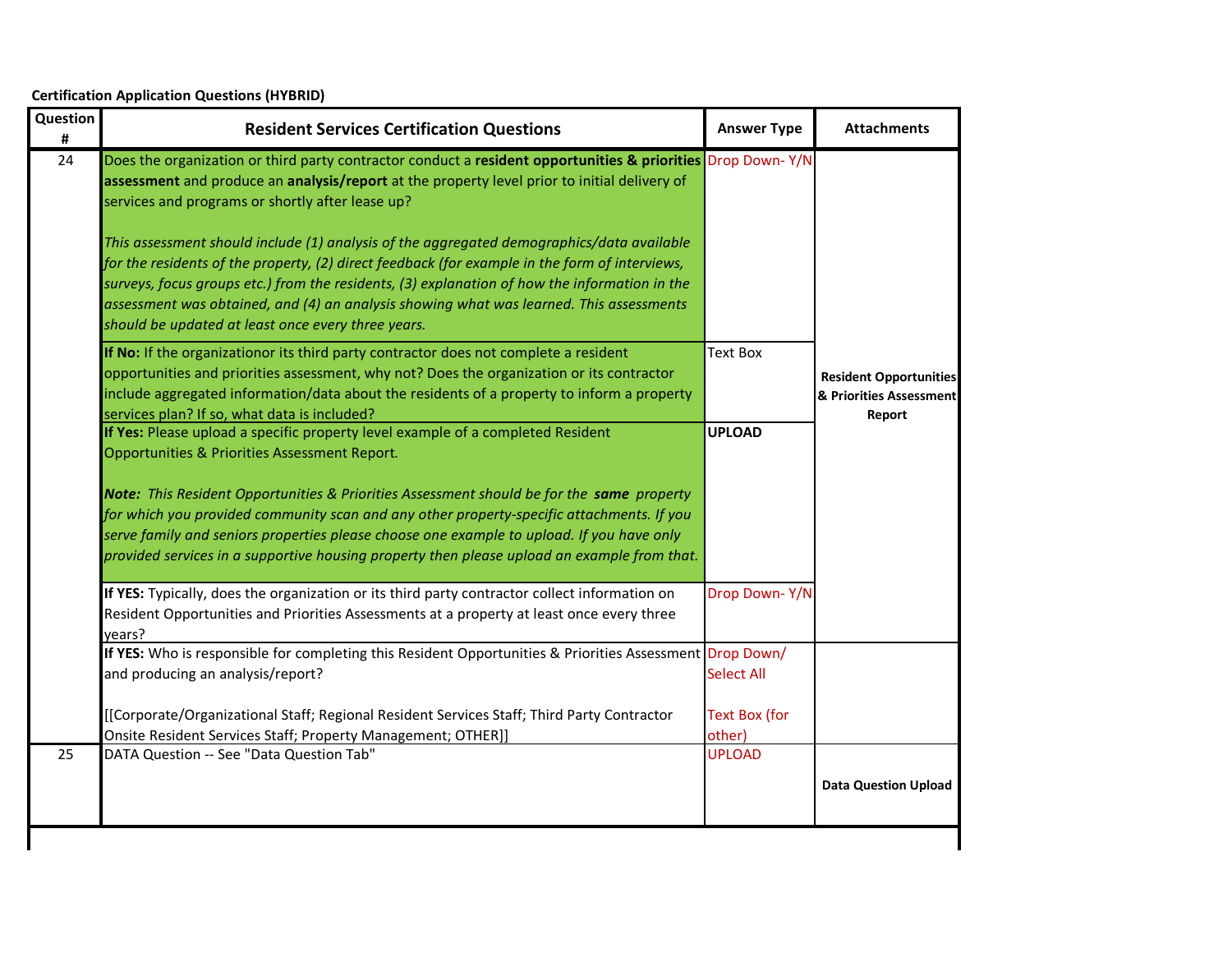| Question<br># | <b>Resident Services Certification Questions</b>                                                                                                                                                                                                                                                                                                                                                                                                                                                                                                                                                                                                                                                                                                                                                                                                                                                                                                                                                                                                                                                                                                                                                                                              | <b>Answer Type</b>                                                | <b>Attachments</b>            |
|---------------|-----------------------------------------------------------------------------------------------------------------------------------------------------------------------------------------------------------------------------------------------------------------------------------------------------------------------------------------------------------------------------------------------------------------------------------------------------------------------------------------------------------------------------------------------------------------------------------------------------------------------------------------------------------------------------------------------------------------------------------------------------------------------------------------------------------------------------------------------------------------------------------------------------------------------------------------------------------------------------------------------------------------------------------------------------------------------------------------------------------------------------------------------------------------------------------------------------------------------------------------------|-------------------------------------------------------------------|-------------------------------|
|               | D. Resident Services Program Plan                                                                                                                                                                                                                                                                                                                                                                                                                                                                                                                                                                                                                                                                                                                                                                                                                                                                                                                                                                                                                                                                                                                                                                                                             |                                                                   |                               |
|               | <b>Program Implementation</b>                                                                                                                                                                                                                                                                                                                                                                                                                                                                                                                                                                                                                                                                                                                                                                                                                                                                                                                                                                                                                                                                                                                                                                                                                 |                                                                   |                               |
| 26            | Provide a property services plan from one property that has already been implemented.<br>Property Services Plans should be updated at least once every three years and should include<br>(1) the desired goals, (2) a description of the resident services program, (3) strategies to<br>address language, cultural or other potential challenges when engaging residents (4) who<br>provides the services (for example: organizational staff, third party resident service provider,<br>partner organizations, online/virtual resources, etc.), (5) staffing model and partnership<br>description (if applicable), and (6) budget. The plan should show how the information from<br>the community scan and resident opportunities and needs assessment were used/analyzed<br>to create the plan. A budget can be included as an attachment within this upload.<br>Note: This Property Services Plan should be for the same property for which you provided<br>community scan and Resident Opportunities and Priorities Assessment Report. If you serve<br>family and seniors properties please choose one example to upload. If you have only<br>provided services in a supportive housing property then please upload an example from that. | <b>UPLOAD</b>                                                     | <b>Property Services Plan</b> |
|               | Who is responsible for completing this Property Services Plan?<br>[[Corporate/Organizational Staff; Regional Resident Services Staff; Third Party Contractor<br>Onsite Resident Services Staff; Property Management; OTHER]]                                                                                                                                                                                                                                                                                                                                                                                                                                                                                                                                                                                                                                                                                                                                                                                                                                                                                                                                                                                                                  | Drop Down/<br><b>Select All</b><br><b>Text Box (for</b><br>other) |                               |
| 27            | Typically, does the organization or its third party resident services contractor update or<br>assess property services plans at least once every three years? How are surveys/data used in<br>this re-assessment?                                                                                                                                                                                                                                                                                                                                                                                                                                                                                                                                                                                                                                                                                                                                                                                                                                                                                                                                                                                                                             | <b>Text Box</b>                                                   |                               |
| 28            | If the third party contractor completes the community scan, resident opportunities and<br>priorities assessments, and/or the property plan does a staff person at the<br>corporate/regional level who provides Resident Services Coordination review them?                                                                                                                                                                                                                                                                                                                                                                                                                                                                                                                                                                                                                                                                                                                                                                                                                                                                                                                                                                                    | Drop Down-Y/N                                                     |                               |
|               | If YES: Please describe the review process and what happens if one of the reports does not<br>meet expectations.                                                                                                                                                                                                                                                                                                                                                                                                                                                                                                                                                                                                                                                                                                                                                                                                                                                                                                                                                                                                                                                                                                                              | <b>Text Box</b>                                                   |                               |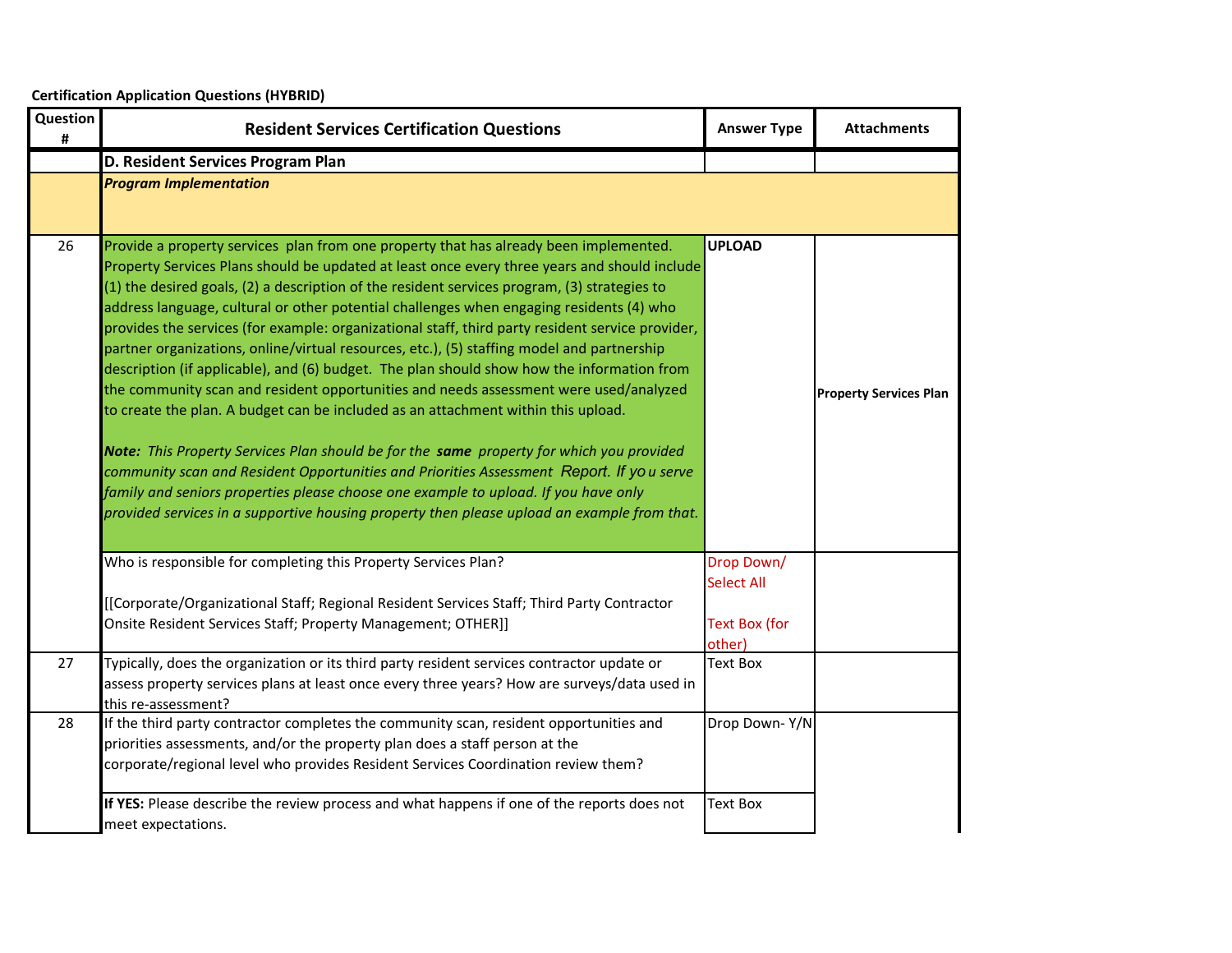| Question<br># | <b>Resident Services Certification Questions</b>                                                                                                     | <b>Answer Type</b>   | <b>Attachments</b> |
|---------------|------------------------------------------------------------------------------------------------------------------------------------------------------|----------------------|--------------------|
| 29            | Does the organization or its third party resident services contractor provide referrals as part                                                      | Drop Down-Y/N        |                    |
|               | of your service coordination?                                                                                                                        |                      |                    |
|               | If YES: How are these referrals tracked?                                                                                                             | <b>Text Box</b>      |                    |
| 30            | Does the organization provide training or technical assistance to resident service                                                                   | Drop Down-Y/N        |                    |
|               | coordinators (or the third party resident services contractor overseeing the coordinators) on                                                        |                      |                    |
|               | how to ensure quality, integrity, and consistency in providing and tracking referrals?                                                               |                      |                    |
|               | If YES: please describe what kind of guidance and/or oversight is given to ensure quality,                                                           | <b>Text Box</b>      |                    |
|               | integrity, and consistency in providing and tracking referrals.                                                                                      |                      |                    |
| 31            | Please indicate across your portfolio which categories of services are provided. These                                                               | Drop Down/           |                    |
|               | services may be provided by the organization's third party contracted onsite resident                                                                | <b>Select All</b>    |                    |
|               | services staff or by a partner providing a specific program (such as a health clinic providing<br>blood pressure screenings). Select all that apply. | <b>Text Box (for</b> |                    |
|               |                                                                                                                                                      | other)               |                    |
|               | [[Housing Stability Support; Health and Wellness; Nutrition/Healthy Food Access;                                                                     |                      |                    |
|               | Mental/Behavioral Health; Asset Building; Financial Management and Budgeting; Workforce                                                              |                      |                    |
|               | Development; Adult Education Support; Youth Education Support; Youth Programming;                                                                    |                      |                    |
|               | Social Cohesion/Reduction of Isolation; Community Engagement; Referrals; Other (please                                                               |                      |                    |
|               | specify)]]                                                                                                                                           |                      |                    |
|               |                                                                                                                                                      |                      |                    |
|               |                                                                                                                                                      |                      |                    |
|               | If the organization only provides services in one category, please provide a description of                                                          | <b>Text Box</b>      |                    |
| 32            | how extensive these services are.<br>Please provide a brief description of programs/services that haven been scaled and are                          | <b>Text Box</b>      |                    |
|               | offered in more than one of your properties in any one category. (i.e. a tutoring program or                                                         |                      |                    |
|               | healthy living initiative that your run at multiple sites)                                                                                           |                      |                    |
|               |                                                                                                                                                      |                      |                    |
|               | This should be no more than a 3-4 sentence description for each program.                                                                             |                      |                    |
|               |                                                                                                                                                      |                      |                    |
|               |                                                                                                                                                      |                      |                    |
|               |                                                                                                                                                      |                      |                    |
|               |                                                                                                                                                      |                      |                    |
|               | <b>Partnerships</b>                                                                                                                                  |                      |                    |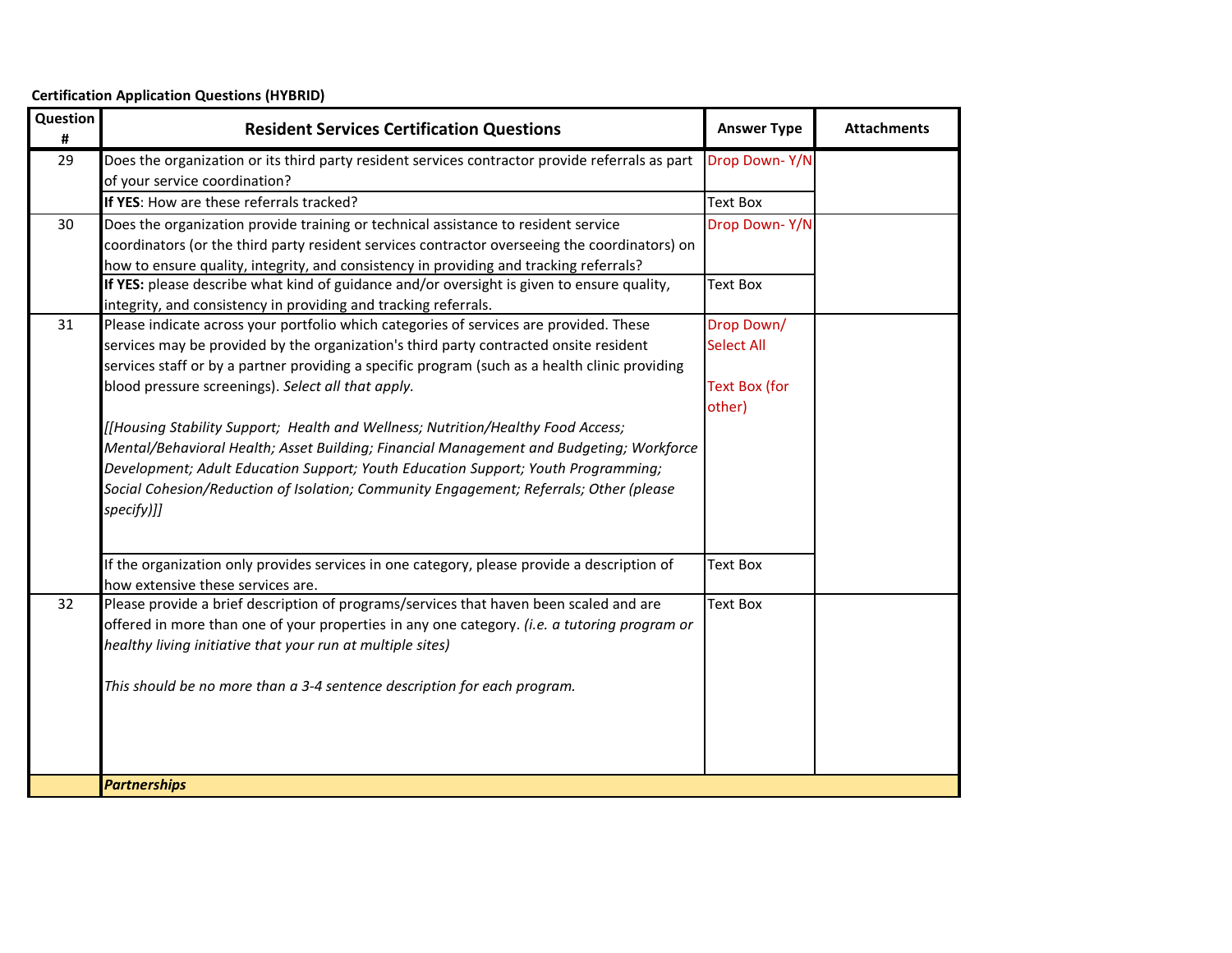| Question<br># | <b>Resident Services Certification Questions</b>                                                                                                                                                                                                                                                                                                                                                                                                                                    | <b>Answer Type</b>              | <b>Attachments</b> |
|---------------|-------------------------------------------------------------------------------------------------------------------------------------------------------------------------------------------------------------------------------------------------------------------------------------------------------------------------------------------------------------------------------------------------------------------------------------------------------------------------------------|---------------------------------|--------------------|
|               | 33 Often properties with resident services coordination engage with external partners to bring<br>services and/or programs on site. (This refers to a partner that comes to a property to<br>provide a program/service (such as a YMCA providing a series of health workshops), not a<br>third party resident services coordination partner who is responsible for the delivery of all<br>resident services coordination at a property).                                            | Drop Down-Y/N                   |                    |
|               | Does the organization or its third party contractor work with external service partners?                                                                                                                                                                                                                                                                                                                                                                                            |                                 |                    |
|               | If No: Please explain why the organization or its third party contractor does not work with<br>outside service partners.                                                                                                                                                                                                                                                                                                                                                            | <b>Text Box</b>                 |                    |
| 34            | If YES to #33: Please describe the criteria used by the applicant to determine what kinds of<br>partners and programs to bring on site or used to provide oversight and guidance to the third<br>party contractor so that they can make the determination. What is the process for assessing<br>a potential partner, their approach towards service provision and their quality of services?<br>(For example, looking for partners who, when possible, use evidence based services) | <b>Text Box</b>                 |                    |
| 35            | If Yes to #33: When there are external service partners, does the organization require there<br>to be formalized agreements (MOUs or contracts) between the partner and the organization<br>or with the organization's third party contractor?                                                                                                                                                                                                                                      | Drop Down-Y/N                   |                    |
| 36            | If YES to #35: In the formalized agreements, please indicate if the agreements include the<br>following. Select all that Apply.<br>[[(1)Roles + Responsibilities; (2)Participation Targets/Expectations; (3)Goals;<br>(4)Outcome/impact goals; (5) Addresses insurance + liability; (6) Data Sharing (if<br>applicable).]]                                                                                                                                                          | Drop Down/<br><b>Select All</b> |                    |
|               | Please upload an example of an executed MOU between either the applicant or the third<br>party contractor and an external service provider partner which outlines a partnership to<br>deliver services to one or more of your properties.                                                                                                                                                                                                                                           | <b>UPLOAD</b>                   | <b>MOU</b>         |
|               | Note: You may redact identifying information if necessary.                                                                                                                                                                                                                                                                                                                                                                                                                          |                                 |                    |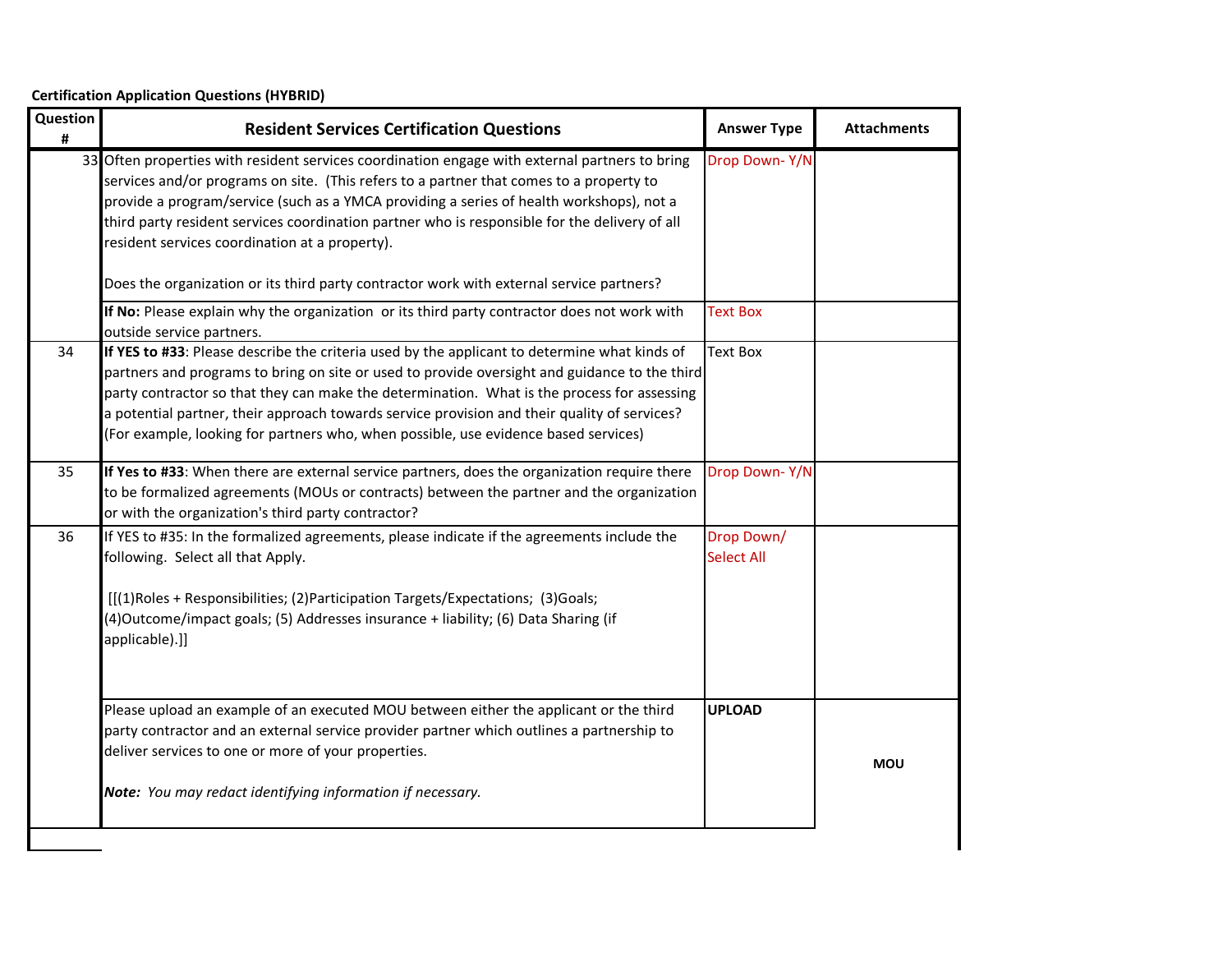| Question<br># | <b>Resident Services Certification Questions</b>                                                                                                                                                                                                                                                                                                                                                                                                                 | <b>Answer Type</b>                                                | <b>Attachments</b> |
|---------------|------------------------------------------------------------------------------------------------------------------------------------------------------------------------------------------------------------------------------------------------------------------------------------------------------------------------------------------------------------------------------------------------------------------------------------------------------------------|-------------------------------------------------------------------|--------------------|
|               | <b>Resident Engagement/Participation</b>                                                                                                                                                                                                                                                                                                                                                                                                                         |                                                                   |                    |
| 37            | What approaches does the applicant and the third party contractor for resident services<br>utilize to build trust with residents or facilitate stronger cohesion between residents? How<br>does the applicant hold the third party contractor accountable for building relationships with<br>the residents?                                                                                                                                                      | <b>Text Box</b>                                                   |                    |
| 38            | Typically, what approaches and strategies does the organization and its third party<br>contracted resident services staff use to recruit residents to participate in<br>programs/services?<br>(Flyers, calendars, social media, personal outreach, collaboration between PM/RS and other<br>property staff to reach new residents, recruit for new programs from participants in existing                                                                        | Drop Down/<br><b>Select All</b><br><b>Text Box (for</b><br>other) |                    |
|               | What approaches are the most successful?                                                                                                                                                                                                                                                                                                                                                                                                                         | <b>Text Box</b>                                                   |                    |
| 39            | In situations where there is low participation in a resident service program/activity, how<br>does the organization and its third party contractor analyze why there is low participation<br>and respond? Give a specific example of a strategy used at a property to address low<br>participation. Provide context on the type of property (for example: large family property in<br>very low income community or senior LIHTC property in high resource area). | <b>Text Box</b>                                                   |                    |
| 40            | Does the organization collect any information from residents to shape/adjust program design Drop Down-Y/N<br>or to assess the impacts of services/programs or require their third party resident services<br>contractor to collect and report to organization on such information from residents?                                                                                                                                                                |                                                                   |                    |
|               | If YES: How is it collected? Select all that Apply.<br>[[Survey; Focus Group; Meetings with Residents; Walk in Office Hours, Information from<br>Partner Orgs; Other (please specify)]]                                                                                                                                                                                                                                                                          | Drop Down/<br><b>Select All</b><br><b>Text Box (for</b><br>Other) |                    |
|               |                                                                                                                                                                                                                                                                                                                                                                                                                                                                  |                                                                   |                    |
|               | E. Funding & Sustainability of Resident Services                                                                                                                                                                                                                                                                                                                                                                                                                 |                                                                   |                    |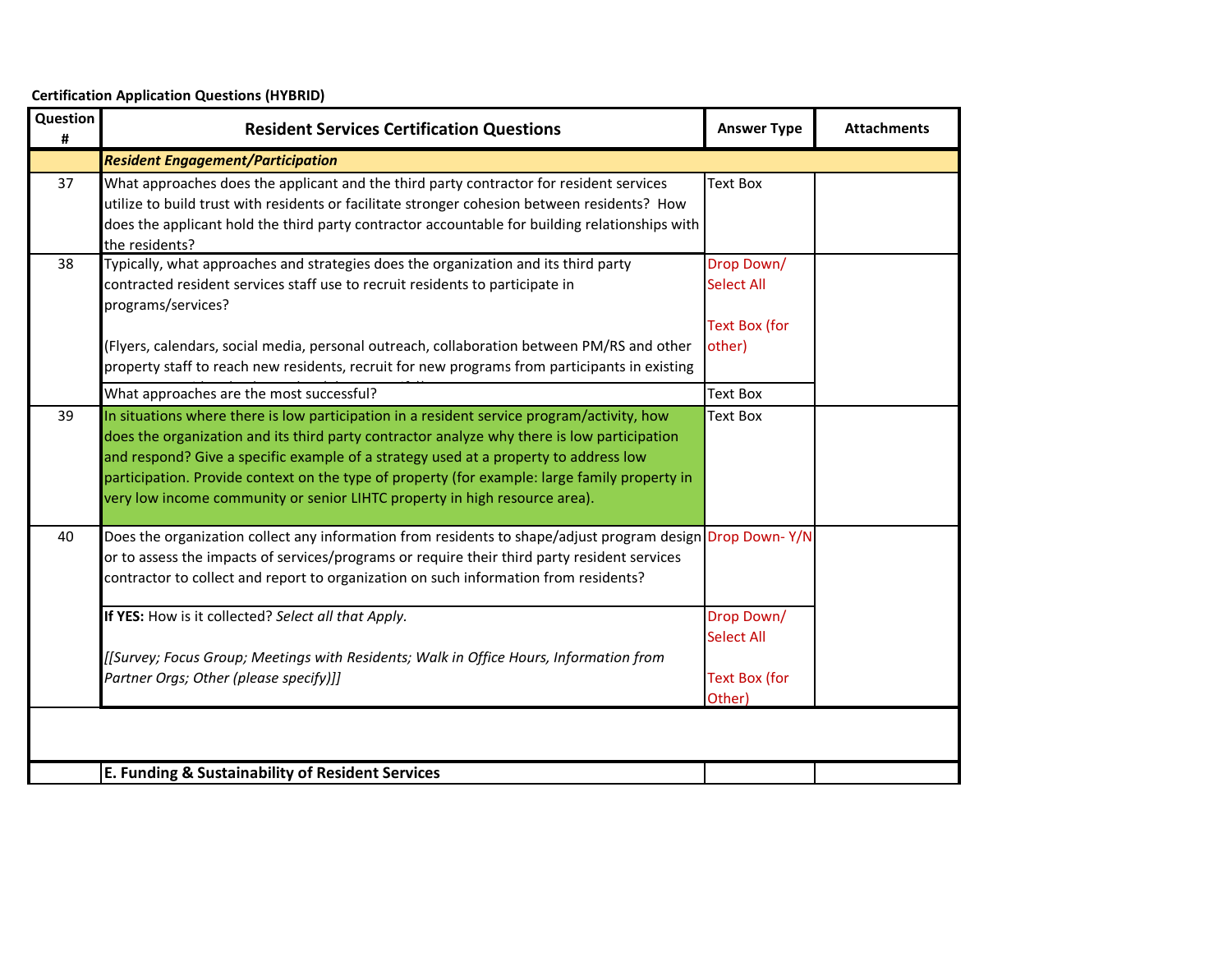| Question<br># | <b>Resident Services Certification Questions</b>                                                                                                                                                                                                                                                                                                                                                                                                 | <b>Answer Type</b>              | <b>Attachments</b> |
|---------------|--------------------------------------------------------------------------------------------------------------------------------------------------------------------------------------------------------------------------------------------------------------------------------------------------------------------------------------------------------------------------------------------------------------------------------------------------|---------------------------------|--------------------|
| 41            | Historically how does the organization typically fund Resident Services Coordination<br>at the corporate/regional level?                                                                                                                                                                                                                                                                                                                         | Drop Down/<br><b>Select All</b> |                    |
|               | [[Property Operations; Residual Receipts; Reserve set up through development of the<br>property to be used for RS; Federal Gov't Funds; State Gov't Funds; Local Gov't Funds;<br>Non-Gov't Grants; Donations; Org. Contribution from Retained Earnings; Senior<br>Housing-202 Grant; Senior Housing- 202 Adjustment in budget based rent; In Kind<br>Donations; Volunteer Time; Partnerships (partner funded services) Other -Please             |                                 |                    |
|               | What are the two largest sources of funding for Resident Services Coordination at the<br>corporate/regional level?                                                                                                                                                                                                                                                                                                                               | <b>Text Box</b>                 |                    |
|               | Historically how does the organization typically fund the Resident Services Coordinator at the Drop Down/<br>property level?                                                                                                                                                                                                                                                                                                                     | <b>Select All</b>               |                    |
|               | [[Property Operations; Residual Receipts; Reserve set up through development of the<br>property to be used for RS; Federal Gov't Funds; State Gov't Funds; Local Gov't Funds; Non-<br>Gov't Grants; Donations; Org. Contribution from Retained Earnings; Senior Housing-202<br>Grant; Senior Housing- 202 Adjustment in budget based rent; In Kind Donations; Volunteer<br>Time; Partnerships (partner funded services) Other -Please Specify.]] |                                 |                    |
|               | What are the two largest sources of funding for the Resident Services Coordinator at the<br>property level?                                                                                                                                                                                                                                                                                                                                      | <b>Text Box</b>                 |                    |
|               | Historically how does the organization typically fund Resident Services (the actual programs<br>and services provided for residents) at the property level?                                                                                                                                                                                                                                                                                      | Drop Down/<br><b>Select All</b> |                    |
|               | [[Property Operations; Residual Receipts; Reserve set up through development of the<br>property to be used for RS; Federal Gov't Funds; State Gov't Funds; Local Gov't Funds; Non-<br>Gov't Grants; Donations; Org. Contribution from Retained Earnings; Senior Housing-202<br>Grant; Senior Housing- 202 Adjustment in budget based rent; In Kind Donations; Volunteer<br>Time; Partnerships (partner funded services) Other -Please Specify.]] |                                 |                    |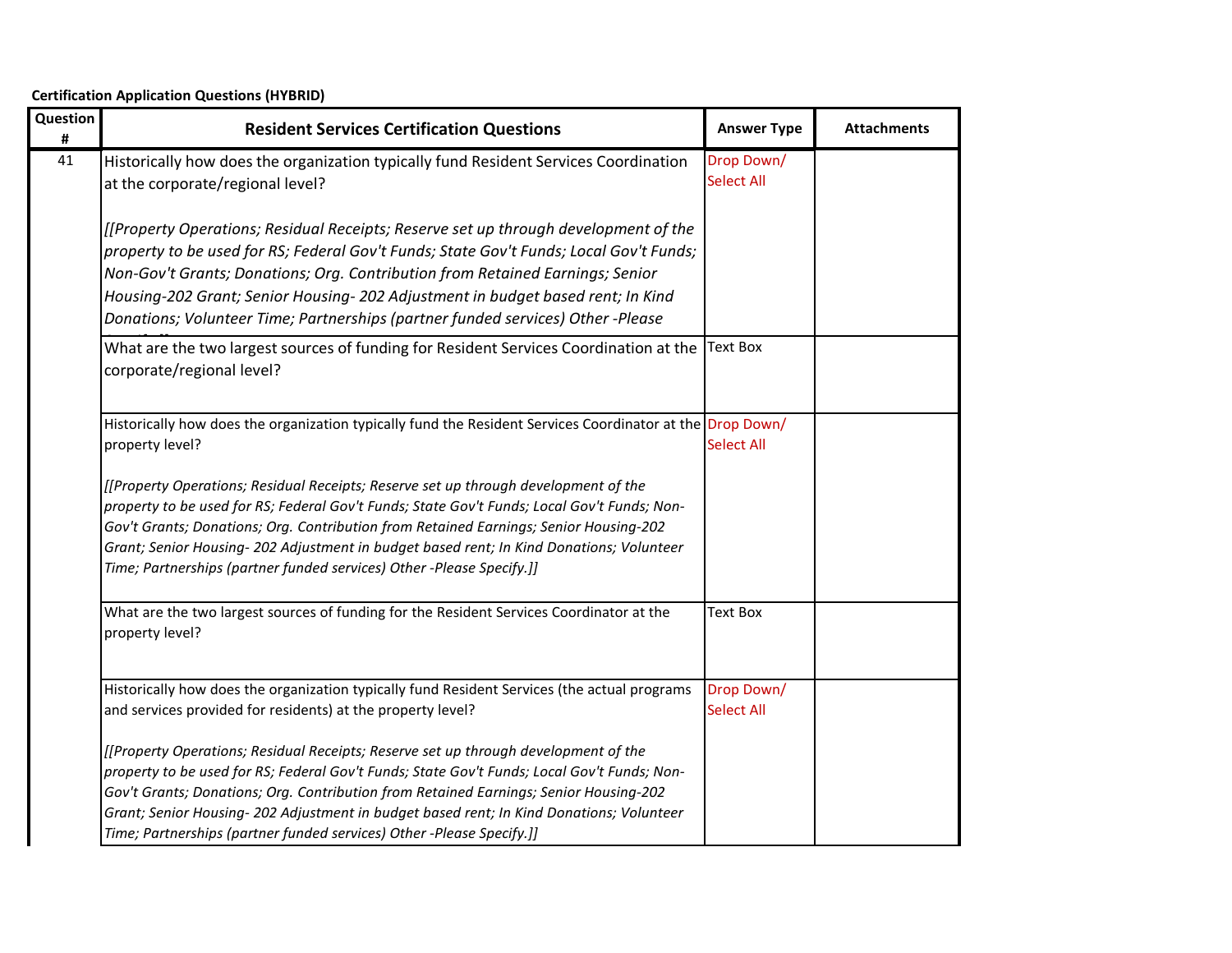**Certification Application Questions (HYBRID)**

| Question<br># | <b>Resident Services Certification Questions</b>                                                                                                                                                                                                                                                                                                                                                        | <b>Answer Type</b> | <b>Attachments</b> |
|---------------|---------------------------------------------------------------------------------------------------------------------------------------------------------------------------------------------------------------------------------------------------------------------------------------------------------------------------------------------------------------------------------------------------------|--------------------|--------------------|
|               | What are the two largest sources of funding for Resident Services at the property level?                                                                                                                                                                                                                                                                                                                | <b>Text Box</b>    |                    |
| 42            | Historically, if the organization has committed to providing resident services coordination in<br>a specific property, does the organization commit to having several years of funding available<br>to pay for resident services coordination in that property? How has the organization<br>mitigated the potential risk of losing significant sources of funding for resident service<br>coordination? | <b>Text Box</b>    |                    |
| 43            | Typically, if the organization does not have enough resources to cover the resident services<br>plan how does the organization proceed? Please provide an example of how this was<br>addressed at a property.                                                                                                                                                                                           | <b>Text Box</b>    |                    |
| 44            | In addition to any fundraising that happens at the property level by third party contractor,<br>does the organization have dedicated resources/staffing to seek additional resource<br>development or capacity-building for Resident Services at the organization/corporate level?                                                                                                                      | Drop Down-Y/N      |                    |
|               | If NO: How does the organization raise the additional funds, resources, or capacity needed?                                                                                                                                                                                                                                                                                                             | <b>Text Box</b>    |                    |
|               | If YES: Please describe the roles and responsibilities of those staff.                                                                                                                                                                                                                                                                                                                                  | <b>Text Box</b>    |                    |
|               |                                                                                                                                                                                                                                                                                                                                                                                                         |                    |                    |
|               | <b>F. Evaluation of Resident Services Efforts</b>                                                                                                                                                                                                                                                                                                                                                       |                    |                    |
| 45            | At the property level, does the organization track and analyze indicators (or require the<br>third party contractor to track indicators) related to its resident services efforts?                                                                                                                                                                                                                      | Drop Down-Y/N      |                    |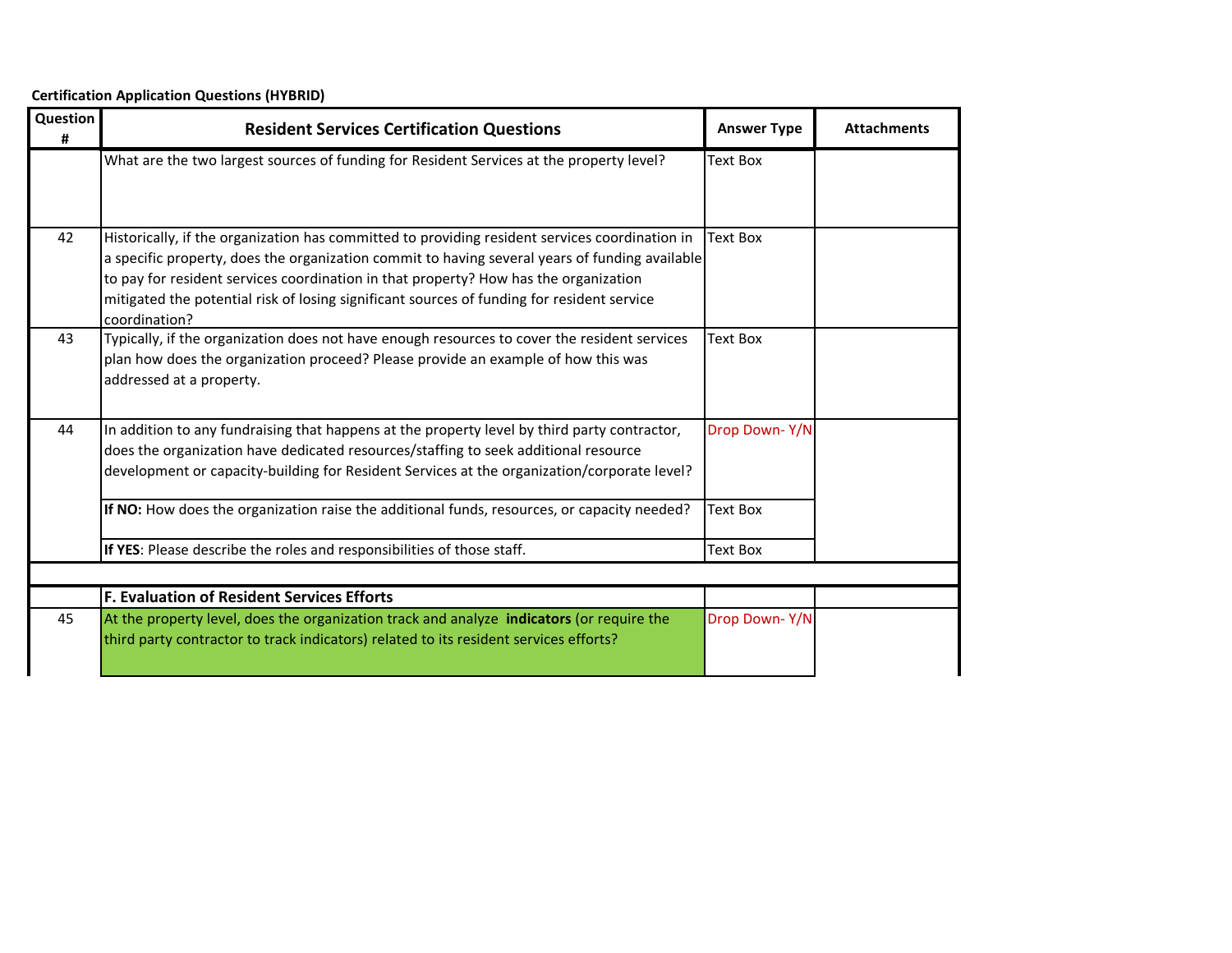| Question<br># | <b>Resident Services Certification Questions</b>                                                                                                                                                                                                                                                                                                                                                                                                                                                                                                                   | <b>Answer Type</b>               | <b>Attachments</b>                                                            |
|---------------|--------------------------------------------------------------------------------------------------------------------------------------------------------------------------------------------------------------------------------------------------------------------------------------------------------------------------------------------------------------------------------------------------------------------------------------------------------------------------------------------------------------------------------------------------------------------|----------------------------------|-------------------------------------------------------------------------------|
|               | If YES: Please upload a Resident Indicators and Analysis Report from a property which<br>demonstrates this analysis. This report should provide the organization with the<br>information necessary for analysis on the value and/or impact of the services on residents<br>and to determine if the services should continue or if they need to be altered in order to<br>attain the desired goals.<br>Note: The report should be for the same property as the uploaded community scan, resident<br>opportunities & priorities assessment report, and program plan. | <b>UPLOAD</b>                    | <b>Resident Indicators and</b><br><b>Analysis Report (Single</b><br>Property) |
| 46            | How frequently is the Resident Indicators and Analysis Report produced and reviewed?<br>Select one.                                                                                                                                                                                                                                                                                                                                                                                                                                                                | Drop Down -<br><b>Select One</b> |                                                                               |
|               | [Quarterly, Semi-annually, Annually, Every two years, Less frequently then every two years]                                                                                                                                                                                                                                                                                                                                                                                                                                                                        |                                  |                                                                               |
| 47            | Who is responsible for completing the Resident Indicators and Analysis Report?                                                                                                                                                                                                                                                                                                                                                                                                                                                                                     | Drop Down/<br><b>Select All</b>  |                                                                               |
|               | [[Corporate/Organizational Staff; Regional Resident Services Staff; Third Party Contractor<br>Onsite Resident Services Staff; Property Management; OTHER]]                                                                                                                                                                                                                                                                                                                                                                                                         | <b>Text Box (for</b><br>other)   |                                                                               |
| 48            | What tools does the organization (or third party contractor) use to collect and track resident Drop Down/<br>indicators/outcomes/impact? Select all that Apply.                                                                                                                                                                                                                                                                                                                                                                                                    | <b>Select All</b>                |                                                                               |
|               | [[ETO/Social Solutions; Family Metrics; AASCOnline; Salesforce; Service Point; Integrate;<br>Success Measures; Proctor Software; Excel; Property Management Software; Other (Please<br>Specify)]]                                                                                                                                                                                                                                                                                                                                                                  | Text Box (for<br>other)          |                                                                               |
| 49            | Are residents involved and engaged in assessing the success of the services?                                                                                                                                                                                                                                                                                                                                                                                                                                                                                       | Drop Down-Y/N                    |                                                                               |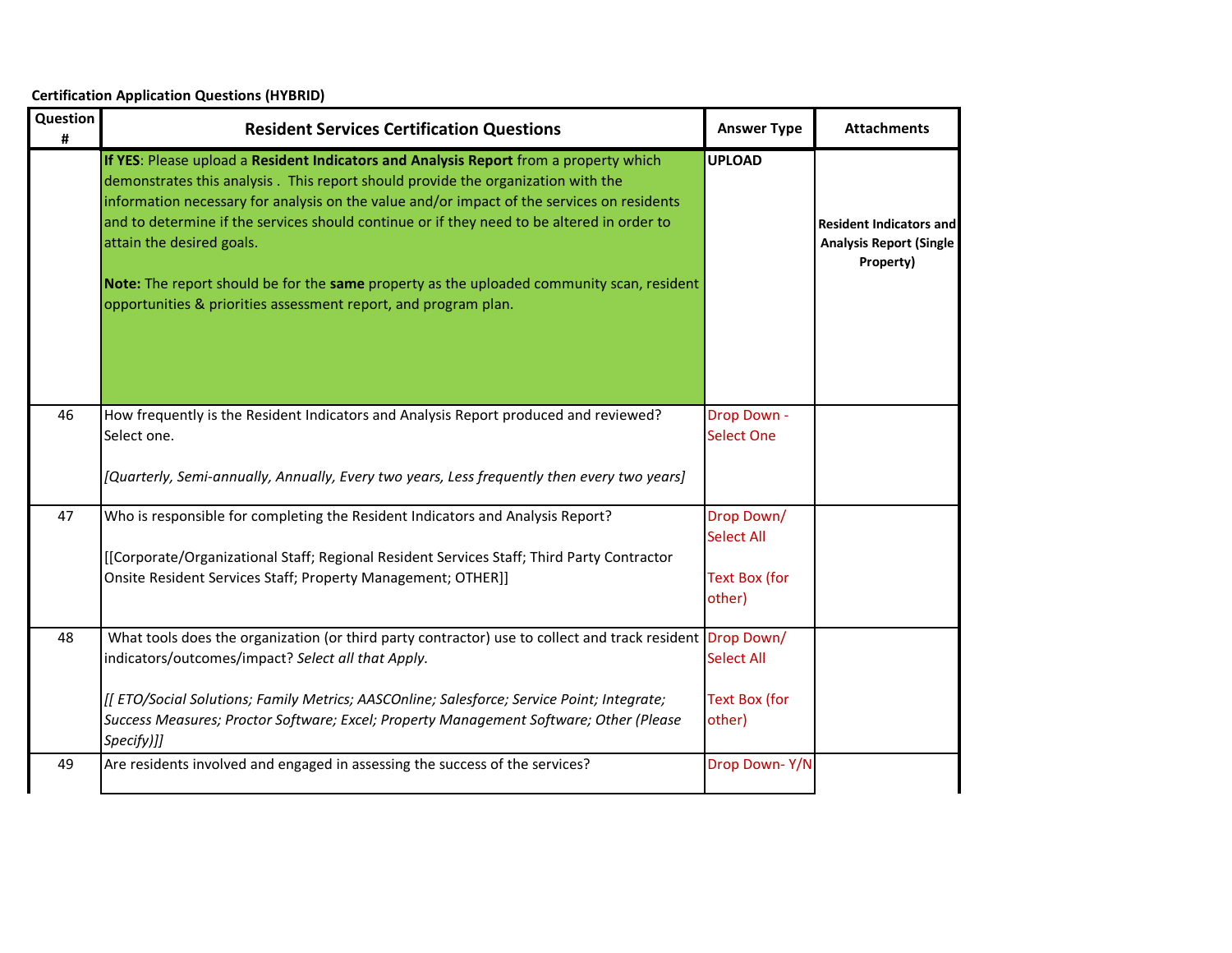| Question<br># | <b>Resident Services Certification Questions</b>                                                                                                                                                                                                                                                                                                                                                                | <b>Answer Type</b> | <b>Attachments</b>                                 |
|---------------|-----------------------------------------------------------------------------------------------------------------------------------------------------------------------------------------------------------------------------------------------------------------------------------------------------------------------------------------------------------------------------------------------------------------|--------------------|----------------------------------------------------|
|               | If YES: Please describe how residents are involved (this may include resident survey<br>information about the experience using the program/service, focus groups, and/or analysis<br>of low participation rates) and include one specific property level example in your<br>description.                                                                                                                        | <b>Text Box</b>    |                                                    |
| 50            | Please upload an analysis/report which demonstrates the value/impact of the organization's<br>services across multiple properties.<br>This could be demonstrated by featuring the value/impact of a specific service (i.e. a report<br>[for a tutoring program or financial coaching program offered at multiple sites) or an impact<br>report on broader resident services efforts across multiple properties. | <b>UPLOAD</b>      | Impact<br>Analysis/Report<br>(multiple properties) |
|               |                                                                                                                                                                                                                                                                                                                                                                                                                 |                    |                                                    |
| 51            | To the best of my knowledge, I certify that I have answered all the questions in this<br>application accurately and this application is consistent with the answers provided in the Pre-<br>Screening previously submitted.                                                                                                                                                                                     | Drop Down Y/N      |                                                    |
| 52            | Executive or principal sign-off                                                                                                                                                                                                                                                                                                                                                                                 | <b>UPLOAD</b>      |                                                    |
| 53            | SAHF is able to share all data and uploaded information from certification application with<br>Fannie Mae.                                                                                                                                                                                                                                                                                                      | Drop Down Y/N      |                                                    |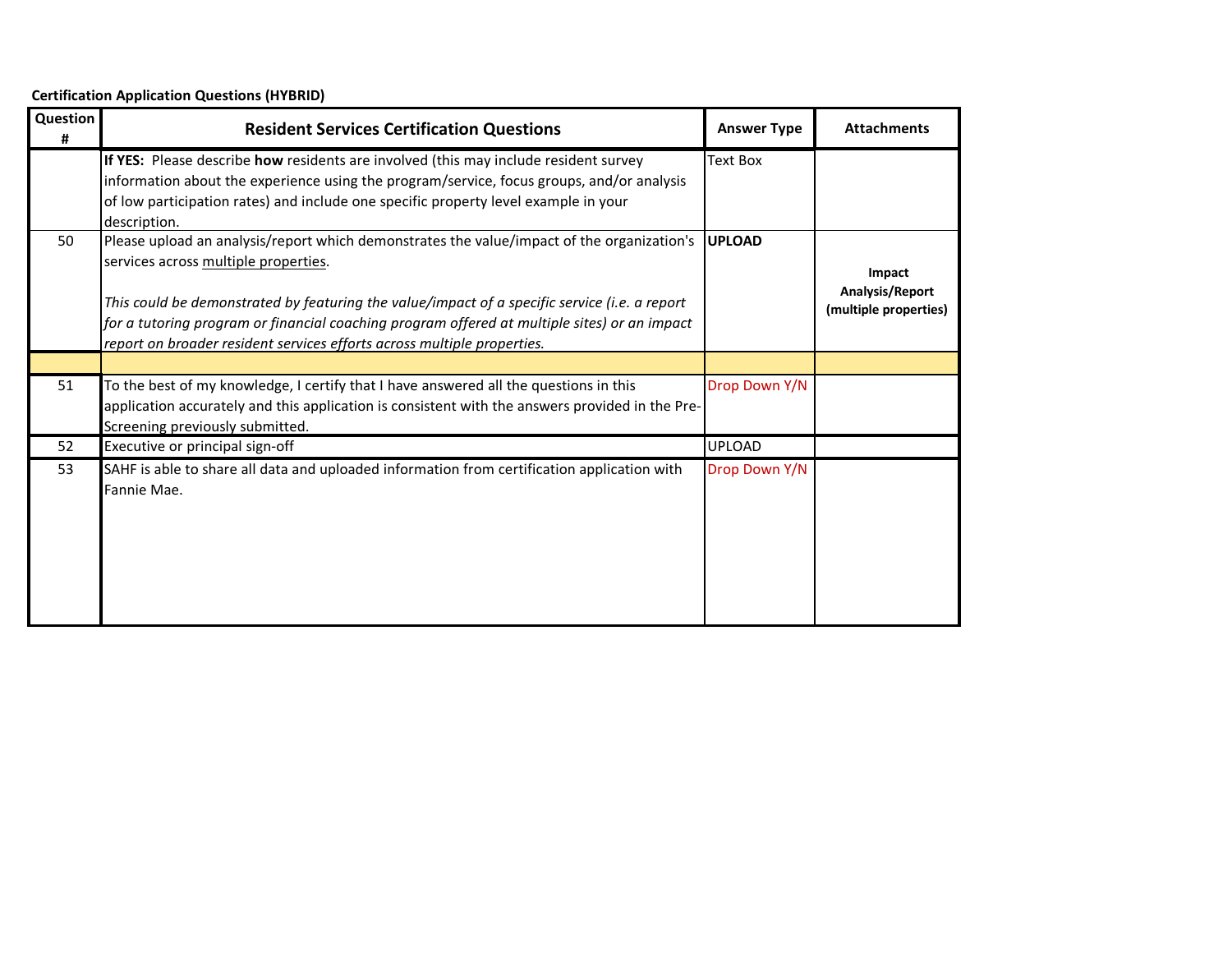**Section A: Portfolio Profile -- To be filled out by Owners who contract out the hiring/management of onsite Resident Services Coordinators, but retain Resident Services Coordination oversite (Hybrid)**

**How many years of experience has the organization had as a multifamily housing provider?**

#### **Portfolio Information**

| <b>Property Type</b> | # of Properties: | # of Units | <b>Property Mgmt.:</b> | <b>Property Mgmt.:</b> | RSC:                               | RSC:                     | <b>RSC:</b>          | <b>RSC:</b>                                    | <b>RSC:</b>         |
|----------------------|------------------|------------|------------------------|------------------------|------------------------------------|--------------------------|----------------------|------------------------------------------------|---------------------|
|                      |                  |            | # Properties that      | # Properties with      | # Properties with # of years the   |                          | # of Properties with | # of Properties where                          | # Properties with a |
|                      |                  |            | Self-Manage or         | Third-party            | Resident Services organization has |                          | on-site Resident     | hiring of on-site                              | community space     |
|                      |                  |            | have a Related         | <b>Property Mgmt.</b>  | <b>Coordination</b>                | been providing           | <b>Services</b>      | <b>Resident Services staff is for Resident</b> |                     |
|                      |                  |            | <b>Property Mgmt.</b>  |                        |                                    | <b>Resident Services</b> |                      | Coordinator(s) (PT or contracted out to 3rd    | <b>Services</b>     |
|                      |                  |            | company                |                        |                                    | Coordination in this FT) |                      | party                                          |                     |
|                      |                  |            |                        |                        |                                    | type of housing          |                      |                                                |                     |
|                      |                  |            |                        |                        |                                    |                          |                      |                                                |                     |
|                      |                  |            |                        |                        |                                    |                          |                      |                                                |                     |
| Senior               |                  |            |                        |                        |                                    |                          |                      |                                                |                     |
| Family/Unrestricted  |                  |            |                        |                        |                                    |                          |                      |                                                |                     |
| Supportive/Special   |                  |            |                        |                        |                                    |                          |                      |                                                |                     |
| Populations          |                  |            |                        |                        |                                    |                          |                      |                                                |                     |
| Other                |                  |            |                        |                        |                                    |                          |                      |                                                |                     |

#### **If possible, please estimate what percentage of the organization's**

**If the organization contracts with 3rd parties for the hiring of on-site Resident Services staff at their properties, please answer the following questions:**

Across the portfolio, in properties where there is Resident Service Coordination how many companies are providing the on-site Resident Service Coordinators?

**For organizations with 3rd party contractors providing on-site Resident Service Coordinators at some of their properties, please list the five companies with the largest number of contracts for this service within your portfolio. Please list the total number of properties and units where each contractor provides this service.**

|                   | <b>Number of Properties</b><br>within Organization's<br>Portfolio | # of Units |
|-------------------|-------------------------------------------------------------------|------------|
|                   |                                                                   |            |
| Name of 3rd Party |                                                                   |            |
| Name of 3rd Party |                                                                   |            |
| Name of 3rd Party |                                                                   |            |
| Name of 3rd Party |                                                                   |            |
| Name of 3rd Party |                                                                   |            |